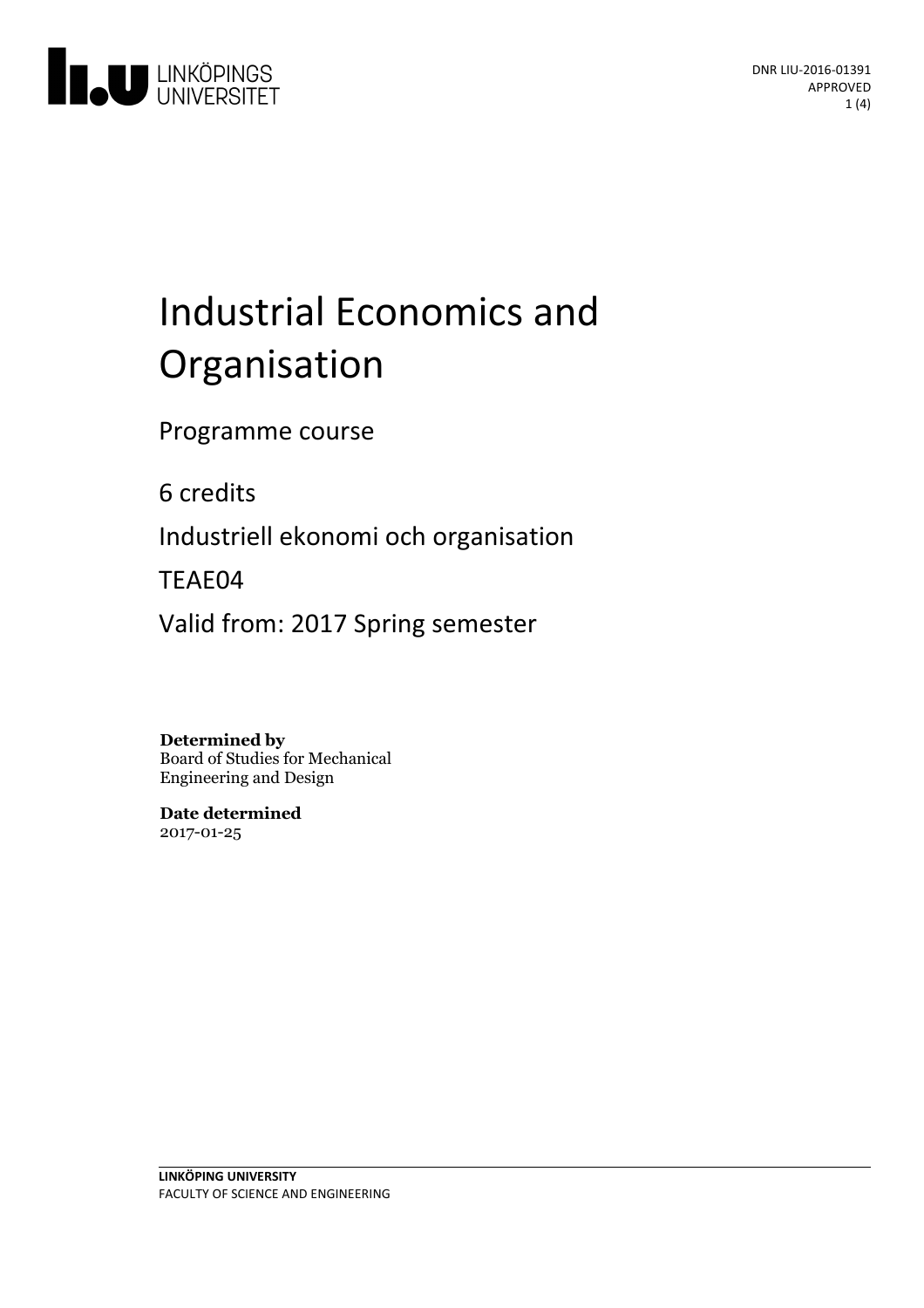## Main field of study

Industrial Engineering and Management

#### Course level

First cycle

#### Advancement level

 $G_1X$ 

#### Course offered for

- Design and Product Development
- Energy-Environment-Management M Sc in Engineering
- Mechanical Engineering, M Sc in Engineering

#### Entry requirements

Note: Admission requirements for non-programme students usually also include admission requirements for the programme and threshold requirements for progression within the programme, or corresponding.

# Intended learning outcomes

The course aims to give the students a holistic view of how companies operate and are governed and how companies can be organized. After the course the students should:

- 
- Describe and explain what it takes to start and run <sup>a</sup> business. Describe, explain and apply different product and investment calculation
- methods.<br>• Describe, explain and apply how the budget process works at a company.<br>• Describe and explain the basics of accounting.<br>• Describe, explain and apply an annual report by calculating key financial
- 
- indicators

#### Course content

How to start and run a business, organization, stakeholders. Cost and revenue concepts. Product profitability and investment calculations, budgeting. Bookkeeping, accounting, reporting and financial analysis.

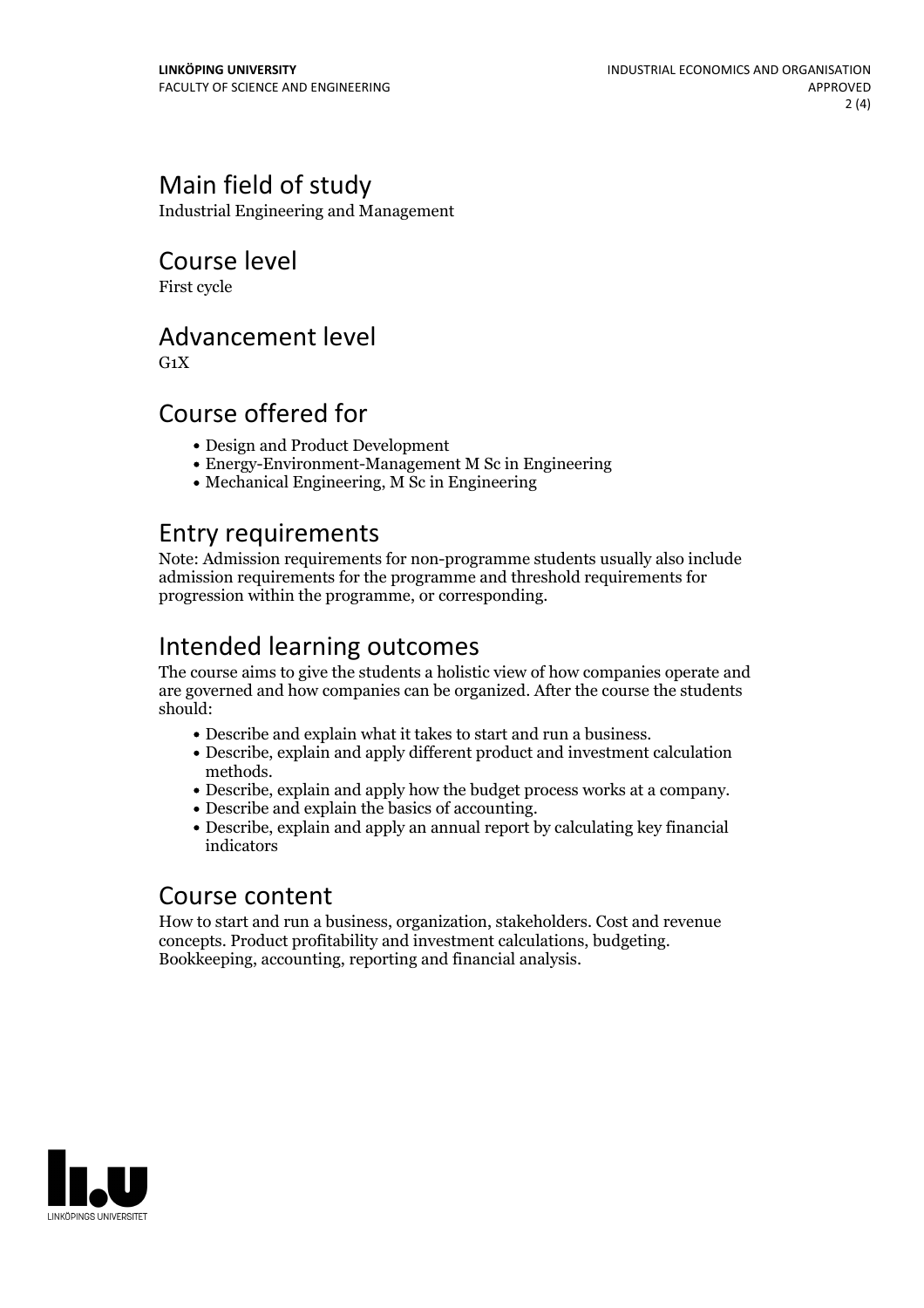# Teaching and working methods

Lectures give the background to the different areas in the course, which are then analyzed in seminars and labs. The course also includes cases in which the student will be able to apply their skills in reality-based case. The course runs over the entire spring semester.

### Examination

| LAB1 Computer laboratory work        | 1 credits              | $\cup$ . G |
|--------------------------------------|------------------------|------------|
| PRA1 Group assignments               | 2 credits U.G.         |            |
| TEN <sub>1</sub> Written examination | 3 credits U, $3, 4, 5$ |            |

#### Grades

Four-grade scale, LiU, U, 3, 4, 5

#### Department

Institutionen för ekonomisk och industriell utveckling

### Director of Studies or equivalent

Johan Holtström

#### Examiner

Tomas Nord

# Course website and other links

#### Education components

Preliminary scheduled hours: 42 h Recommended self-study hours: 118 h

#### Course literature

Holmström, N.: Företagsekonomi – från begrepp till beslut, Bonnier utbildning, senaste utgåvan, eller liknande bok